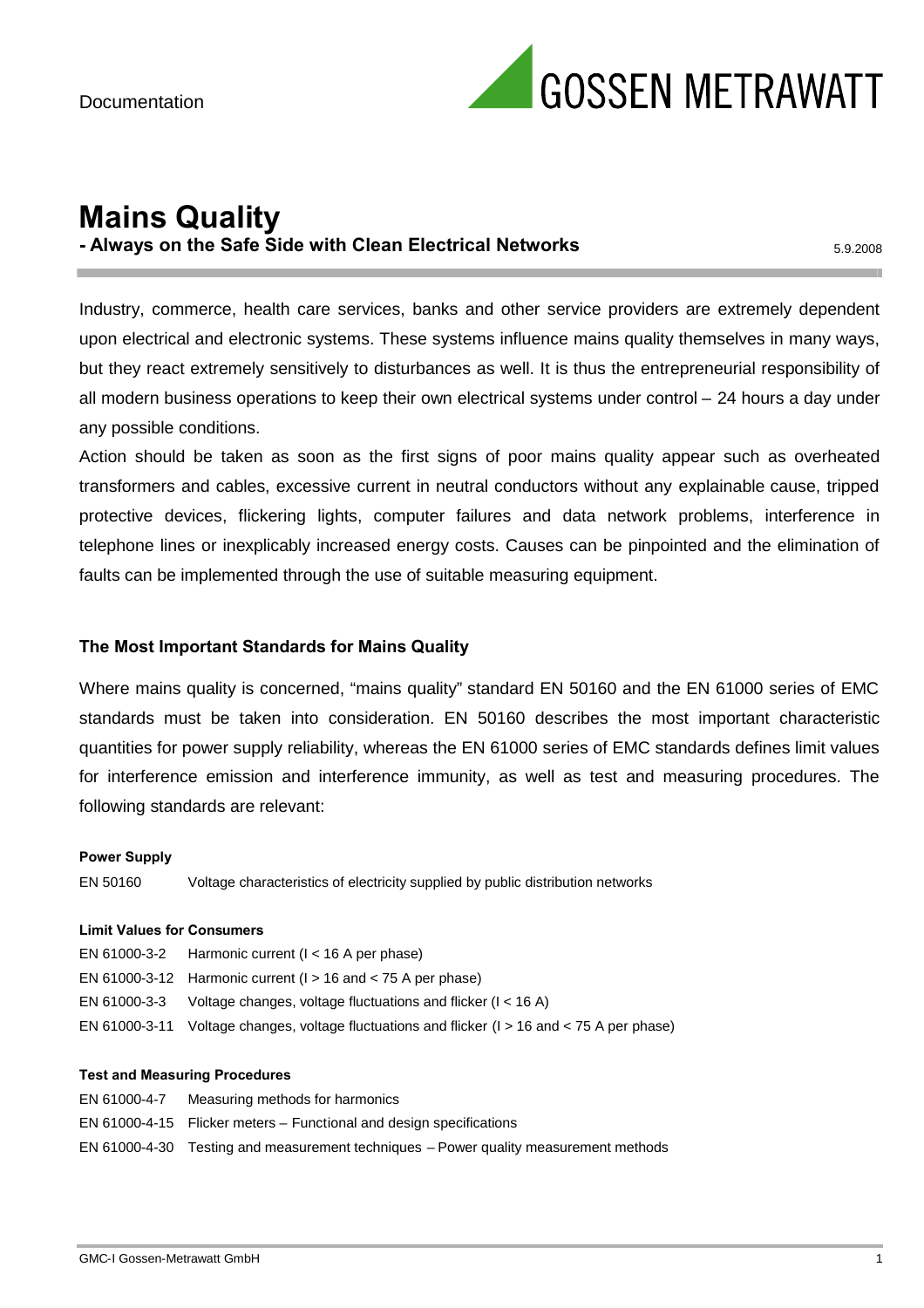MAVOWATT 30/40/70 and MAVOSYS 10 measuring instruments comply with class A in accordance with EN 61000-4-30, and fulfill the requirements for the respective test and measuring procedures. EN 50160 and its distinguishing features will be considered in detail in the following pages.

## **Agreement Between Power Utilities and Consumers – EN 50160**

EN 50160 defines "electrical power" as a product on the basis of selected voltage quality characteristics. Every customer in Europe can expect voltage quality in public low and medium-voltage supply networks to lie within a specified range of values. EN 50160 is applicable under normal operating conditions at the point of delivery from the public network to the customer, as well as from private power generating facilities to the public network. Monitoring these characteristics at the point of transfer to the network, and within the network, is an important aspect of systems management for electrical power utilities and industrial network service providers.

| <b>Feature</b>                                                               | <b>Value or Range of Values</b>                                                                       |                                                                               | <b>Measuring and Evaluation Parameters</b> |                                  |                         |                      |
|------------------------------------------------------------------------------|-------------------------------------------------------------------------------------------------------|-------------------------------------------------------------------------------|--------------------------------------------|----------------------------------|-------------------------|----------------------|
|                                                                              | Low-Voltage                                                                                           | Medium-Voltage                                                                | <b>Basis</b>                               | Integration<br>Interval          | Observation<br>Duration | Percentage           |
| Line frequency<br>(integrated network)                                       | 50 Hz $\pm$ 1%<br>50 Hz +4%, 6%                                                                       |                                                                               | Mean<br>value                              | $10$ sec.                        | 1 year                  | 99.5%<br>Continuous  |
| Line frequency<br>(isolated operation)                                       | 50 Hz +2%<br>50 Hz $+15%$                                                                             |                                                                               | Mean<br>value                              | $10$ sec.                        | 1 week                  | 95%<br>Continuous    |
| Slow voltage changes                                                         | Un $\pm$ 10%<br>Un +10%, -15%                                                                         | Uc $±10%$                                                                     | Mean<br>value                              | $10$ min.                        | 1 week                  | 95%<br>Continuous    |
| Individual, rapid voltage<br>changes                                         | <5% Un, max. 10% Un<br>Short-term                                                                     | <4% Uc, max.<br>$6\%$ Uc<br>Short-term                                        | <b>RMS</b><br>value                        | 10 <sub>ms</sub>                 | 1 day                   | Several times        |
| <b>Flicker intensity</b>                                                     | Plt < 1<br>Long-term flicker intensity                                                                |                                                                               | Flicker<br>algorithm                       | 2 hours<br>EN 61000-<br>$4 - 15$ | 1 week                  | 95%                  |
| Voltage dips<br>$(1\% \text{ Un} \leq U_{10\text{ms}} \leq 90\% \text{ Un})$ | Fewer than several 10  1000<br>Of which $>50\%$ with duration $<$ 1s and<br>residual voltage > 40% Un |                                                                               | <b>RMS</b><br>value                        | 10 <sub>ms</sub>                 | 1 year                  | <b>Typical value</b> |
| Short voltage interruption<br>$\leq 3$ min. & U <sub>10ms</sub> < 1% Un)     | Fewer than several 10  100<br>Of which $>70\%$ with duration $<1s$                                    |                                                                               | <b>RMS</b><br>value                        | $10 \text{ ms}$                  | 1 year                  | <b>Typical value</b> |
| Long voltage interruptions<br>$($ >3min. & $U_{10ms}$ < 1% Un)               | Fewer than 10  50                                                                                     |                                                                               | <b>RMS</b><br>value                        | 10 <sub>ms</sub>                 | 1 year                  | <b>Typical value</b> |
| Temporary power-<br>frequency overvoltage<br>(phase-ground)                  | Usually $< 1.5$ kV<br>As a rule $U_{L-N}$ < 1.1 $*$<br>nominal value UL-L                             | $< 1.7$ * Uc $-$<br>grounded<br>$< 2.0$ * Uc $-$<br>isolated<br>neutral point | <b>RMS</b><br>value                        | 10 <sub>ms</sub>                 | No entry                | Continuous           |
| <b>Transient overvoltages</b><br>(phase-ground)                              | $< 6$ kV / $\mu$ s  ms                                                                                | According to<br>insulation<br>coordinates                                     | Peak<br>value                              | $\blacksquare$                   | No entry                | Continuous           |

Table 1: An overview of EN50160 characteristics standard is provided in the following table.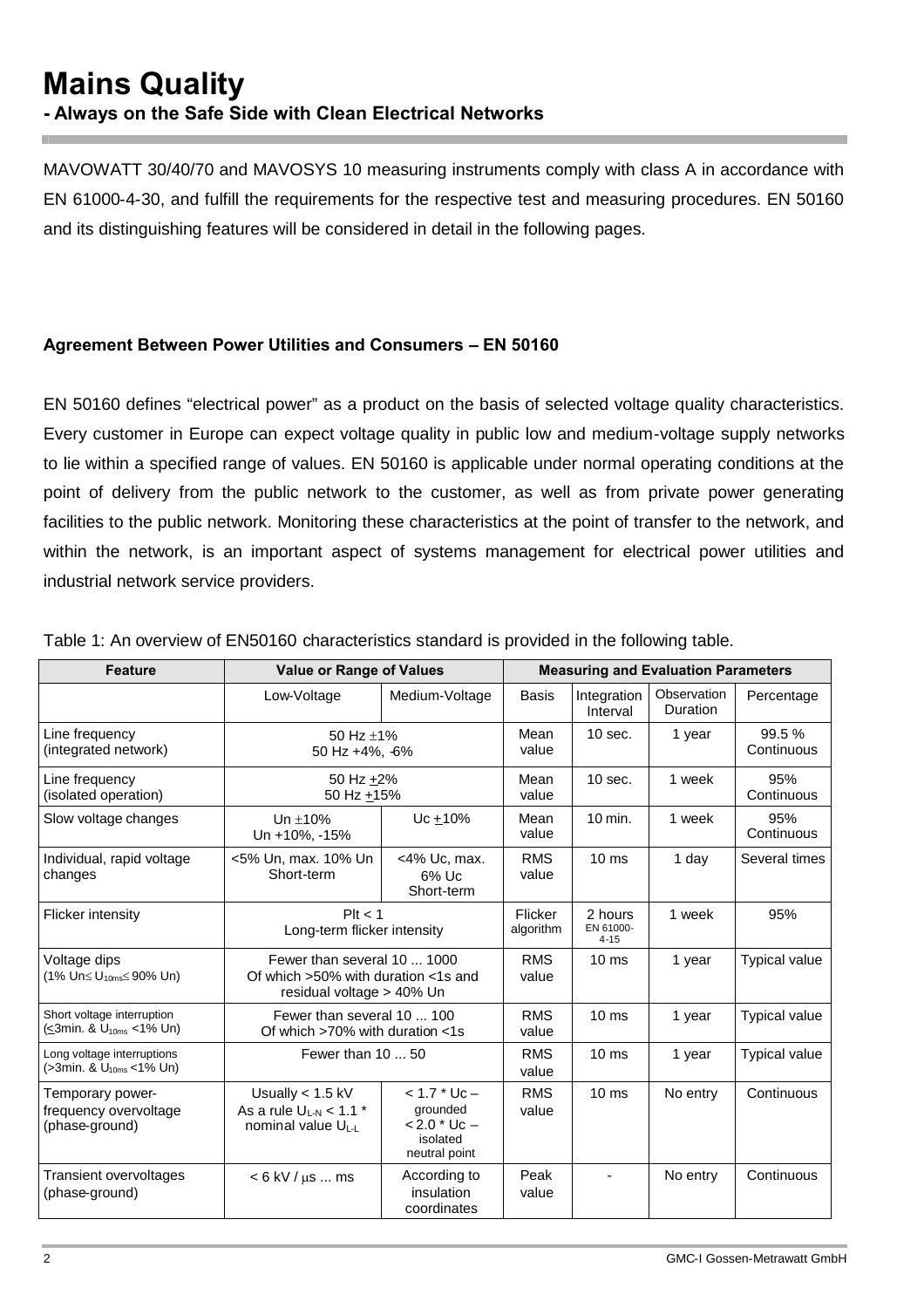# **Mains Quality**

**- Always on the Safe Side with Clean Electrical Networks**

| Asymmetry                      | 0% < U (negative phase-sequence<br>system) / U (positive phase-sequence<br>system) $< 2\%$<br>Fundamental component (sometimes <<br>3%) | Mean<br>value | $10$ min.                 | 1 week | 95% |
|--------------------------------|-----------------------------------------------------------------------------------------------------------------------------------------|---------------|---------------------------|--------|-----|
| Harmonics<br>$U_{H2}  U_{H40}$ | $\le$ limit value per standard table<br>and THD $< 8\%$                                                                                 | Mean<br>value | $10$ min.<br>EN 61000-4-7 | 1 week | 95% |
| Sub-Harmonics                  | In progress                                                                                                                             | In progress   |                           |        |     |
| Signal voltages                | $\le$ standard characteristic curve $f(f)$                                                                                              |               | 3 sec.                    | 1 day  | 99% |

Voltage analyzers, such as the MAVOWATT series from Gossen-Metrawatt, clearly display all of the characteristics specified in EN50160, and indicate whether or not they are in compliance with the standard.



*Figure 1: EN50160 Conformity Statistics Provided by MAVOWATT 30/40/70*

#### **Power Disturbances – Causes, Effects and Remedies**

Power disturbances within the network are substantiated by means of voltage analyzers. The user is provided with helpful hints indicating the type of disturbance – either directly on the basis of measurement results, or indirectly on the basis of resultant effects. After the cause has been pinpointed, trained electricians are then provided with useful tips regarding effective troubleshooting methods.

#### **Transients**

Transient overvoltages occur primarily as the result of switching operations within the network. Furthermore, voltage peaks of up to several kV are caused by lightning, as well as fuses which are blown and circuit breakers which are tripped due to short circuiting.

The consequences of transients include malfunctioning of controllers, computer crashes, destruction of network components as well as motor and transformer windings, arcing into various devices and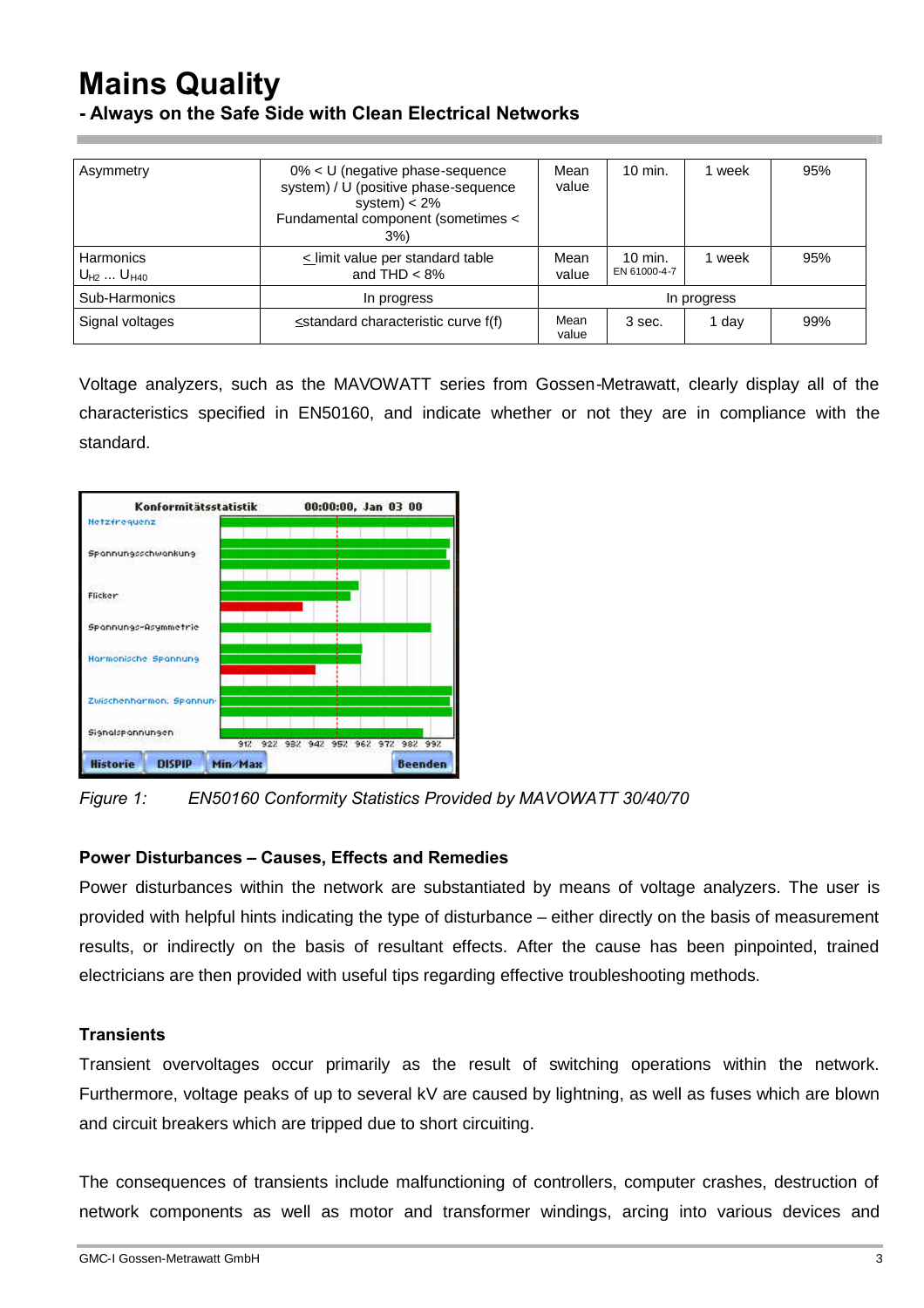interference in signal and data transmission lines. These problems can be effectively corrected by installing varistors or surge capacitors.





## **Harmonics**

Harmonics are sinusoidal components superimposed on the fundamental voltage or current component. The relationship of harmonic frequency to line frequency is designated harmonic order h. Whole number multiples of the line frequency are called harmonics. Non whole number multiples are known as subharmonics.

Increasing use of non-linear electrical power consumers is resulting in more and more harmonics within electrical power networks. To a given extent, this is due to power packs with DC outputs which are commonly used in computers, printers, photocopiers, fax machines, low-voltage halogen lamps and electronic controllers. Additional harmonic components are caused by electronic ballasts for fluorescent tubes, energy-saving lamps, frequency converters for speed-controlled drive units, DC drives and electric arc furnaces.

The consequences of harmonics within the network include increased losses, as well as malfunctioning and failure of electrical equipment and systems. Conspicuously enough, non-linear electrical power consumers are particularly sensitive to harmonics. Within this context, special attention must be paid to the neutral conductor, within which all harmonic currents with a harmonic order divisible by 3 are dissipated. The in-phase components are added together in the neutral conductor and may result in overloading and fire hazard, or interruption with voltage offset due to open neutral point and destruction of the connected devices. Caution is also imperative in the event of large harmonic components with high harmonic order, which may influence compensation equipment and destroy their capacitors due to overheating.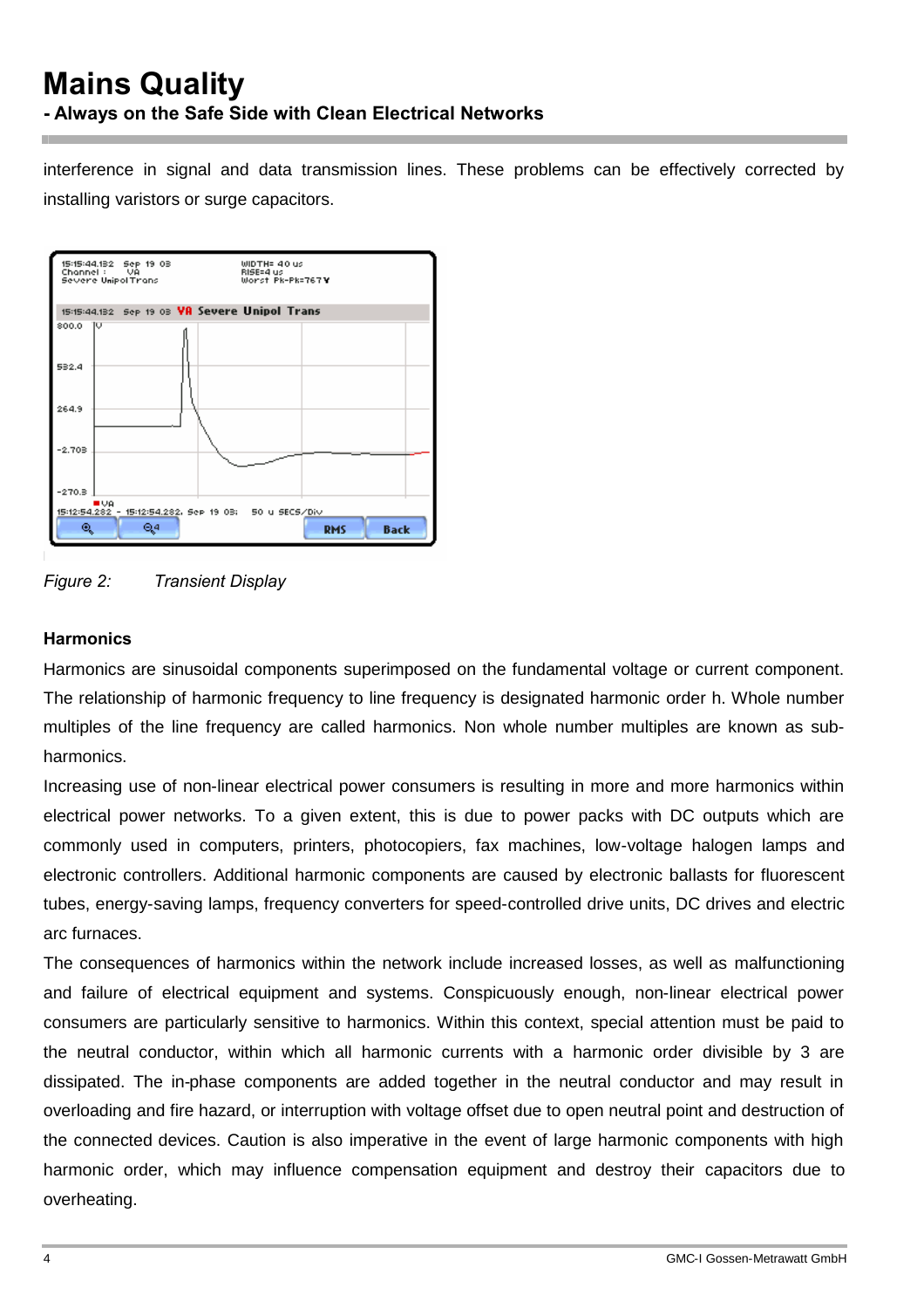# **Mains Quality - Always on the Safe Side with Clean Electrical Networks**

Instead of chocking power supply networks which is now viewed as a technically obsolete measure, intelligent, active filters are now used to compensate harmonics.



*Figure 3: Harmonic Spectrum*

#### **Sub-Harmonics**

Sub-harmonic voltages occur as mains pollution caused by high-powered operating equipment whose energy conversion takes place at a frequency which differs from line frequency, or in some cases is independent of 50 Hz. These include asynchronous machines, drive units with frequency converters, operating equipment with multicycle controllers and external sound frequency ripple control systems. The consequences are flicker and disturbances at ripple control systems. This can be remedied by establishing connection at a point with greater short-circuit capacity, improving smoothing within the intermediate circuits in converters or by using trap circuits.

## **Voltage Fluctuation**

Changes in the RMS voltage value are designated voltage fluctuation. Differentiation is made between slow voltage changes during any given day which last for seconds or minutes, and individual, rapid voltage changes with durations ranging from seconds, all the way down to the millisecond range. Frequent, rapid voltage changes are perceived as flicker, and are described under the corresponding heading. Voltage fluctuations are caused by machines and equipment with great load fluctuation which are operated at power supply networks with minimal short-circuit capacity.

The consequences include malfunctioning, reduced machine performance, productivity losses and inconsistent manufacturing quality. This can be avoided through the use of voltage stabilizing systems.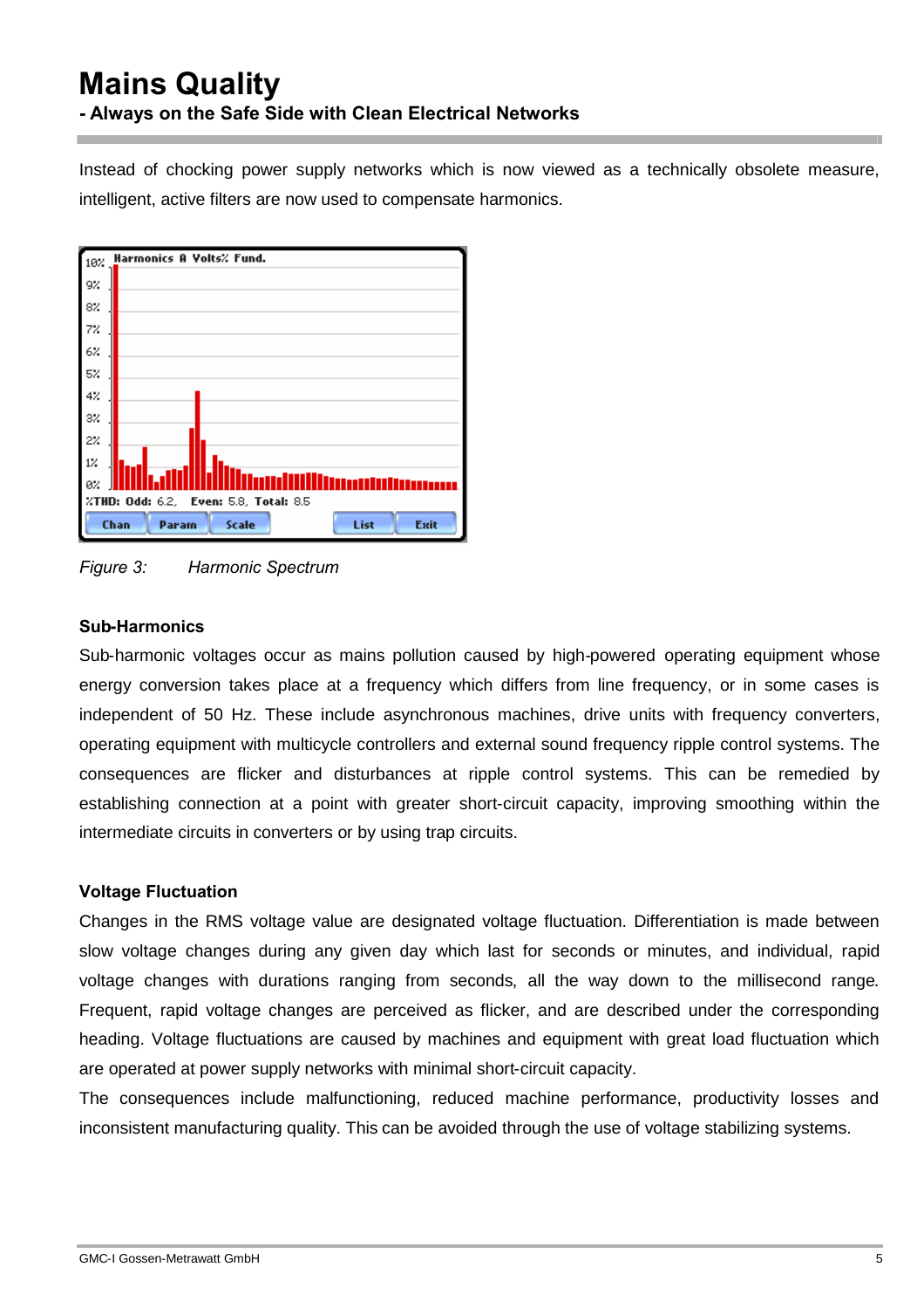#### **Voltage Dips**

In the case of voltage dips, RMS voltage drops to a value within a range of 1% to 90% of nominal voltage due to short-term, excessive system loads, in particular within networks with minimal short-circuit capacity. This is caused by excessive starting current for large motors which by far exceeds nominal current. The same applies to motors which have to be started up while subjected to heavy loads. The consequences include system shutdown due to overcurrent, device shutdown due to undervoltage, controller malfunctioning and stopped motors. Effective improvement is provided through the use of motor start-up compensation, current limiting during motor start-up with star, delta or soft start-up circuits, or by increasing network short-circuit capacity.

#### **Flicker**

Rapid and frequent load changes influence line voltage and result in annoying light fluctuations. This leads to eye fatigue, discomfort and dizziness. Flicker is frequently caused by welding equipment, electric arc furnaces, X-ray apparatus, wind power turbines and drive units which are subjected to intermittent loads such as presses, stamping machines, shredders, cranes and elevators.

In order to equalize flicker, compensation systems are required which connect or disconnect the required compensation power within just a few milliseconds, as well as dynamic closed-loop control systems with special control units. This problem can also be remedied by isolating the lighting network, by connection to another phase or by means of a separate transformer.

#### **Asymmetry**

Transformers and power supply networks are subjected to asymmetrical loading due to non-uniform distribution of single-phase power consumers and the use of 2-phase power consumers. The power consumer's active load results in unequal phase voltages and reactive load causes phase shifting which deviates from the ideal value of 120°.

The consequences include increased transformer losses and humming, as well as irregular motor operation which results in greater losses and a shorter service life due to thermal overloading and wear at the bearings. High costs for reactive current are also caused by undefined reactive current compensation. Asymmetry can be compensated by means of uniform phase utilization, by increasing network shortcircuit capacity, or through the use of dynamic symmetry control systems. Systems with asymmetry adjustment should be used for reactive current compensation.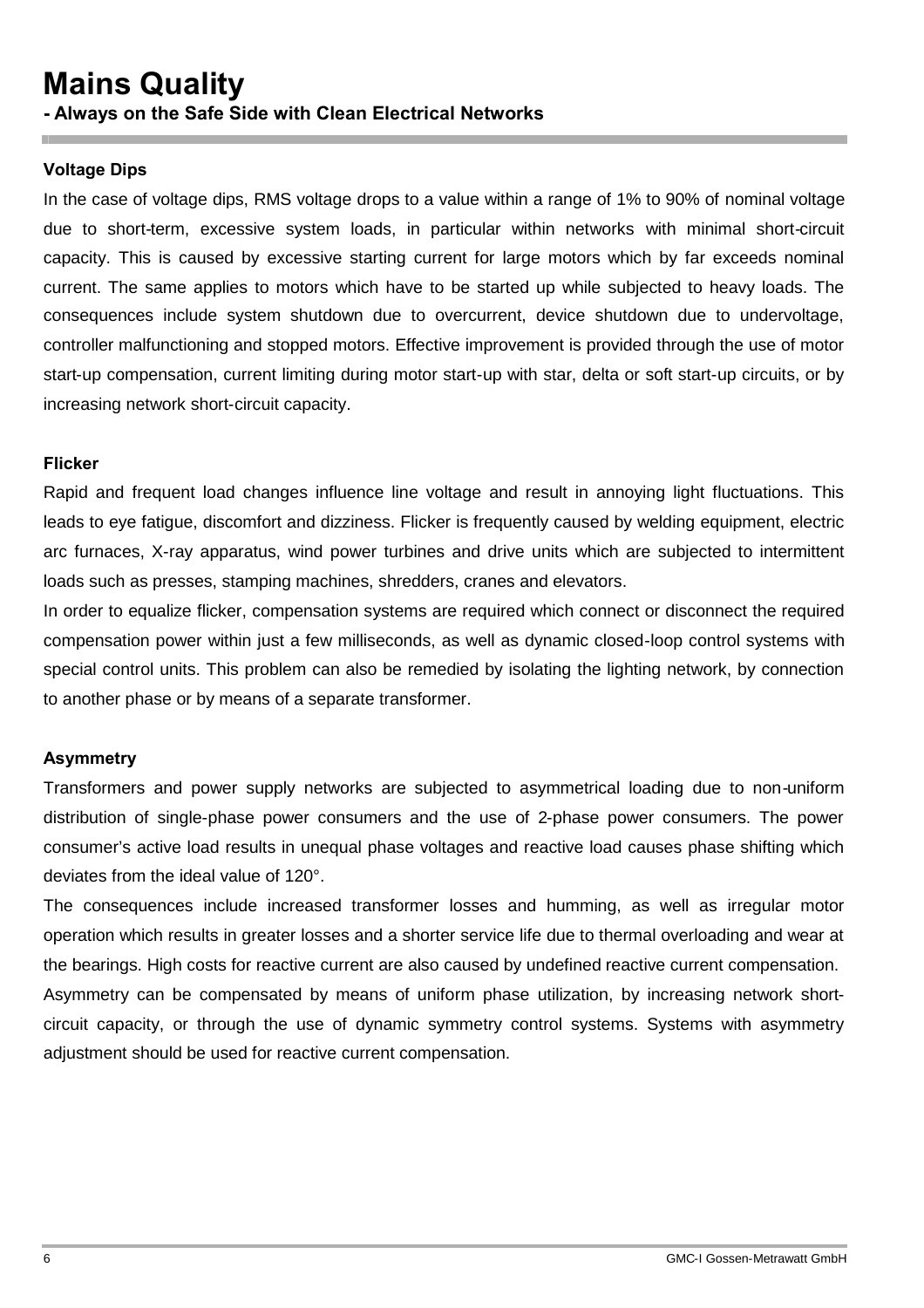# **Mains Quality**

**- Always on the Safe Side with Clean Electrical Networks**



*Figure:Vector Diagram*